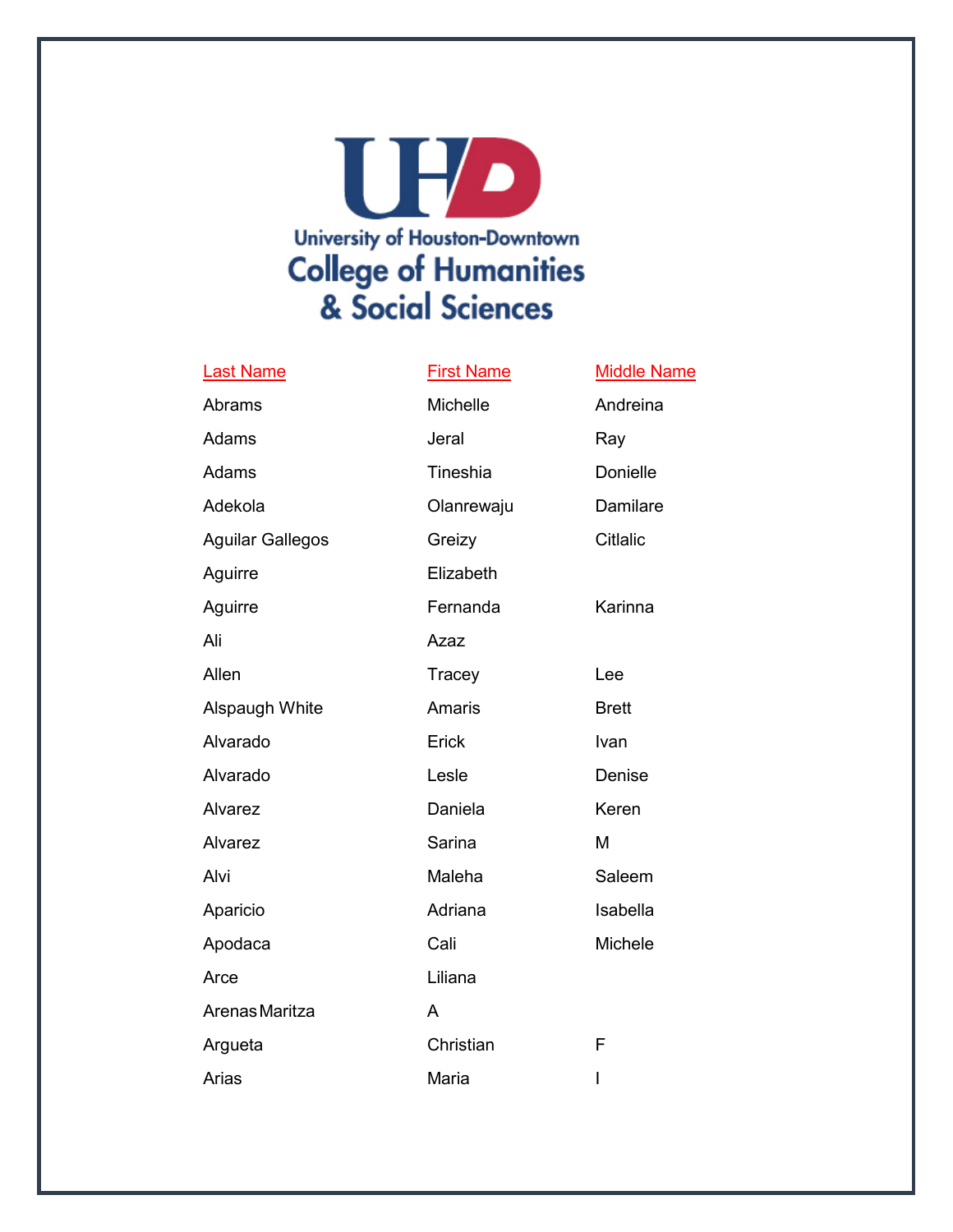| <b>Last Name</b>   | <b>First Name</b> | <b>Middle Name</b> |
|--------------------|-------------------|--------------------|
| Armour             | <b>Brent</b>      | E                  |
| Arrambide          | Steven            | A                  |
| Arredondo          | Lonie             | Jessel             |
| Arredondo          | <b>Jennifer</b>   | A                  |
| Arrington          | Marsia            | Elizabeth          |
| Avila              | Hector            |                    |
| Ayala              | Margoth           | Isabel             |
| <b>Aziz</b>        | Marihah           | S                  |
| <b>Ballard</b>     | Christopher       | N                  |
| <b>Banda</b>       | Rosa              | E                  |
| <b>Barcenas</b>    | Liliana           |                    |
| <b>Barnett</b>     | Sabra             | <b>Brechell</b>    |
| <b>Barrios</b>     | <b>Blanca</b>     | Marisol            |
| Bassham            | Fatima            | Del Rocio          |
| <b>Bell-Barnes</b> | Angela            |                    |
| <b>Bell</b>        | Akilah            | Cheryce            |
| Bellah-Alonzo      | Kayla             |                    |
| <b>Benavides</b>   | Alexa             |                    |
| <b>Benitez</b>     | Alicia            |                    |
| Bermudez           | Amanda            | N                  |
| <b>Bernal</b>      | Gabriela          | Ivette             |
| <b>Berry</b>       | Micheal           | T                  |
| Berryman           | Aaron             | Richard            |
| Blacknall          | Texana            | Esperanza          |
| <b>Blanco</b>      | Oscar             | Eduardo            |
| <b>Botello</b>     | Flor              | Κ                  |
| <b>Bradford</b>    | Jeremy            | Kyle               |
| <b>Brewer</b>      | Kalliope          | Morrigan           |
| <b>Briceno</b>     | Tania             | Maribel            |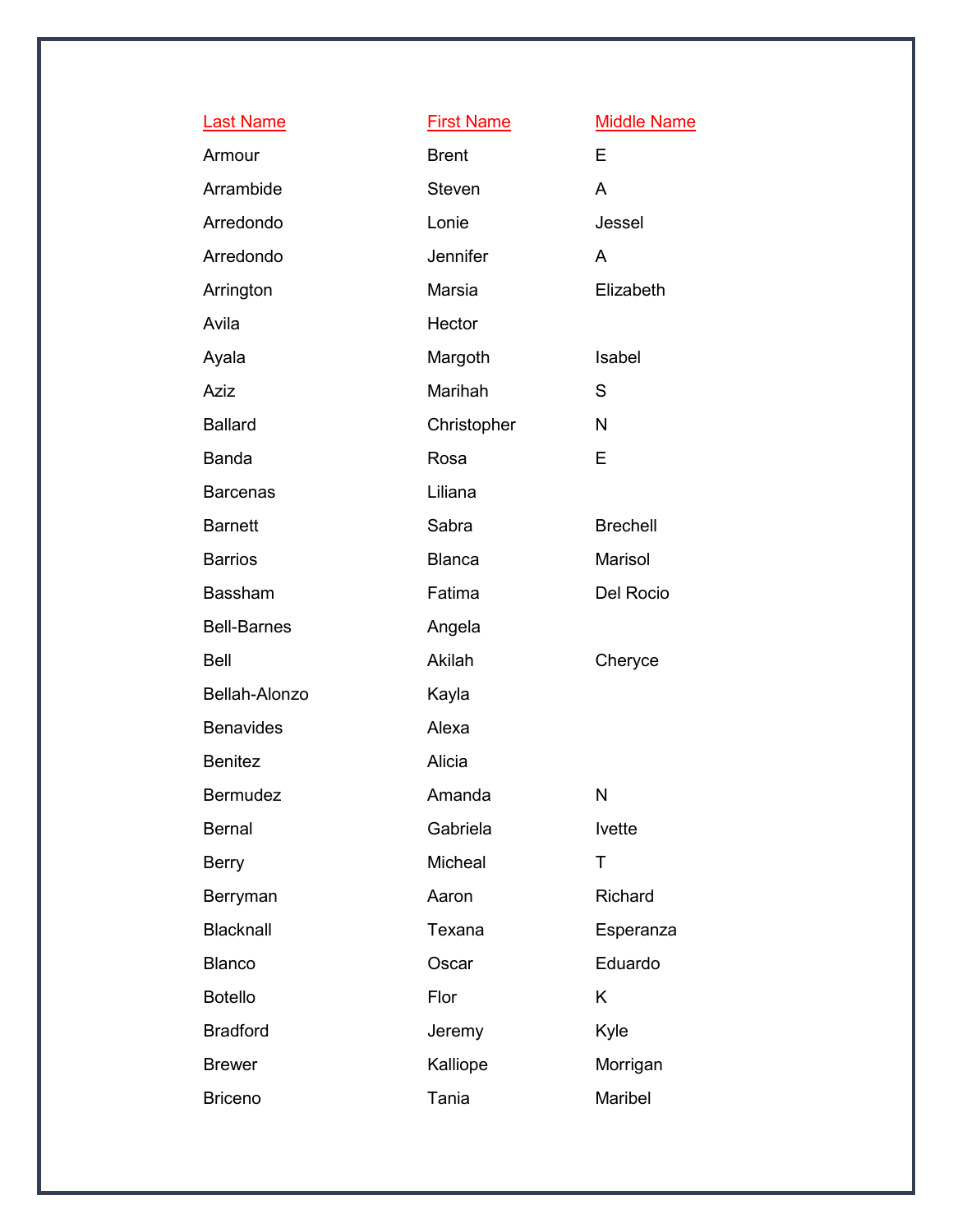| <b>Last Name</b> | <b>First Name</b> | <b>Middle Name</b> |
|------------------|-------------------|--------------------|
| <b>Briones</b>   | Melanie           | <b>Brittany</b>    |
| <b>Brokaw</b>    | Joshua            | Morgan             |
| <b>Brown</b>     | Amelia            | P                  |
| <b>Brown</b>     | Justin            | Thomas             |
| <b>Bryant</b>    | <b>Shellie</b>    | R                  |
| <b>Buendia</b>   | Alexandra         |                    |
| <b>Burr</b>      | Shelly            |                    |
| Cabrera          | Kimberly          |                    |
| Cade             | Kristopher        | <b>Bernard</b>     |
| Caldera          | Modesto           |                    |
| Caldwell         | Cymone            | Paige              |
| Campos           | Fixto             |                    |
| Carbajo          | Daniela           |                    |
| Carr             | Raymond           | Charles            |
| Carrington       | Adrienne          | D                  |
| Carter           | Hailey            | Elizabeth          |
| Carter           | Jaclyn            | Marie              |
| Casas            | Andrea            | Christine          |
| Castillo         | Jasmine           |                    |
| Chandler         | Ryan              | Matthew            |
| Chaniago         | Erin              | Citra              |
| Charles          | Lavisha           |                    |
| Chassman         | Nancy             |                    |
| Chavez           | Carolina          |                    |
| Chavez           | Kacie             | Mariah             |
| <b>Cheairs</b>   | Christine         | Linda              |
| Cheramie         | Daniel            | Padraig            |
| Chinchilla       | Jesseca           | Denise             |
| Christiansen     | Emily             | Jane               |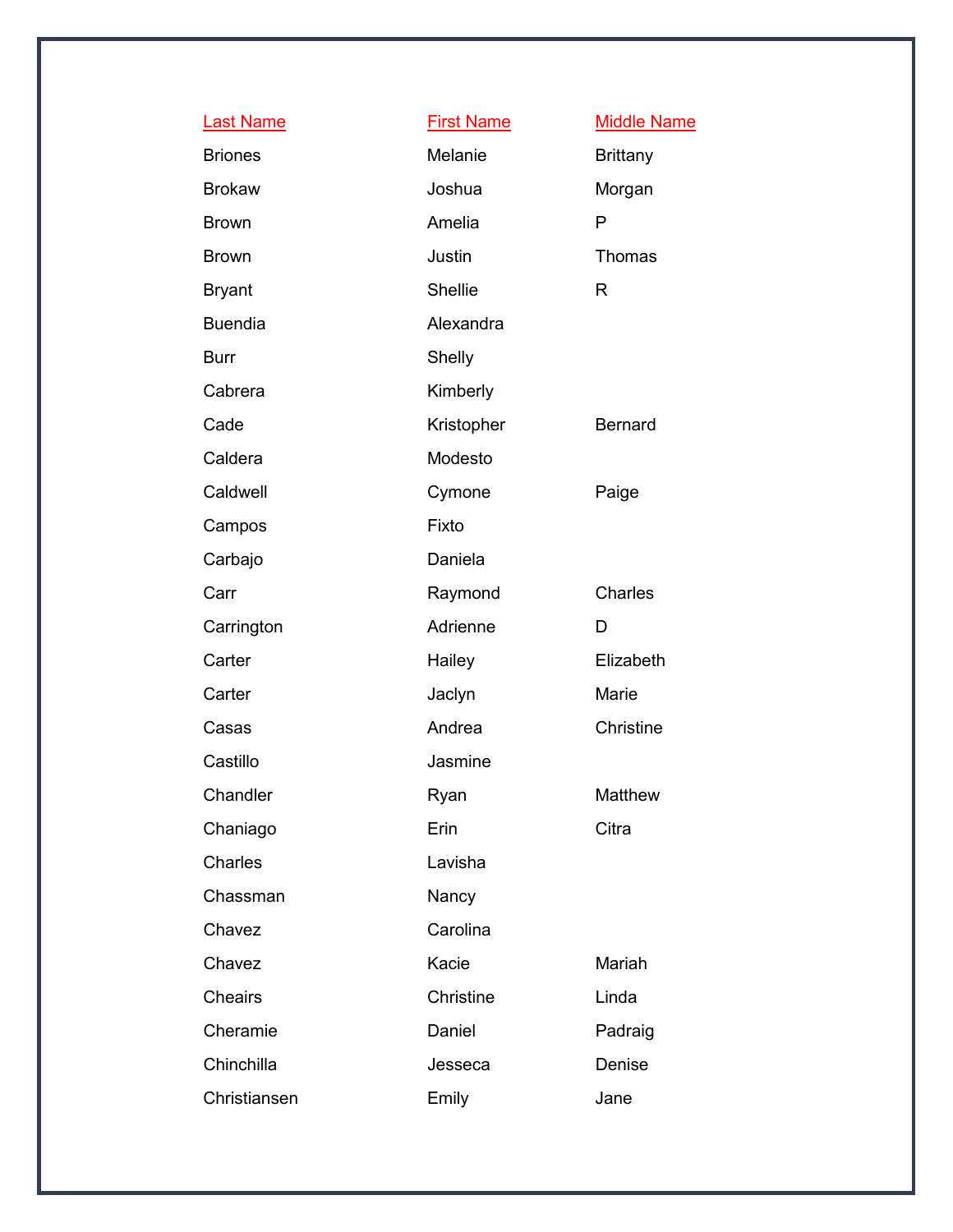| <b>Last Name</b> | <b>First Name</b> | <b>Middle Name</b> |
|------------------|-------------------|--------------------|
| Cleveland        | Chrystal          |                    |
| Cochran          | <b>Billie</b>     | Gray               |
| Cofield          | Kayla             | Rene               |
| Cohee            | Jamie             | Collette           |
| Colchado         | Victoria          | I                  |
| Colonna          | Ronnie            |                    |
| Compean          | Lilia             | Maria              |
| Cone             | <b>Brooke</b>     | Elizabeth          |
| Corn             | Gillian           | Patricia           |
| Coronado         | <b>Briceno</b>    | Rocio              |
| Coronado         | Libni             | S                  |
| Corpus           | Christi           | <b>Nichole</b>     |
| Cortez           | Angela            | $\mathsf{C}$       |
| Cuero            | Ramos             | Kimberly           |
| Cummings         | Alicia            | <b>Nicole</b>      |
| Curry            | Sarah-Katharyne   | Estelle            |
| Dang             | Kristina          |                    |
| Daniel           | Chrystel          |                    |
| Daram            | Shahriar          |                    |
| Dawson           | Angela            | Michelle           |
| Day              | <b>Bunni</b>      | R                  |
| De La Rosa       | Alyssa            | Amber              |
| De La Rosa       | Flor              | Guadalupe          |
| De Leon          | Victoria          | Nicole             |
| Dehoyos          | Selena            |                    |
| Del Castillo     | Franchesca        |                    |
| Delgado          | Koby              | <b>Bryan</b>       |
| Delgado          | Sheila            |                    |
| Dimaliwat        | Austine           | Karina             |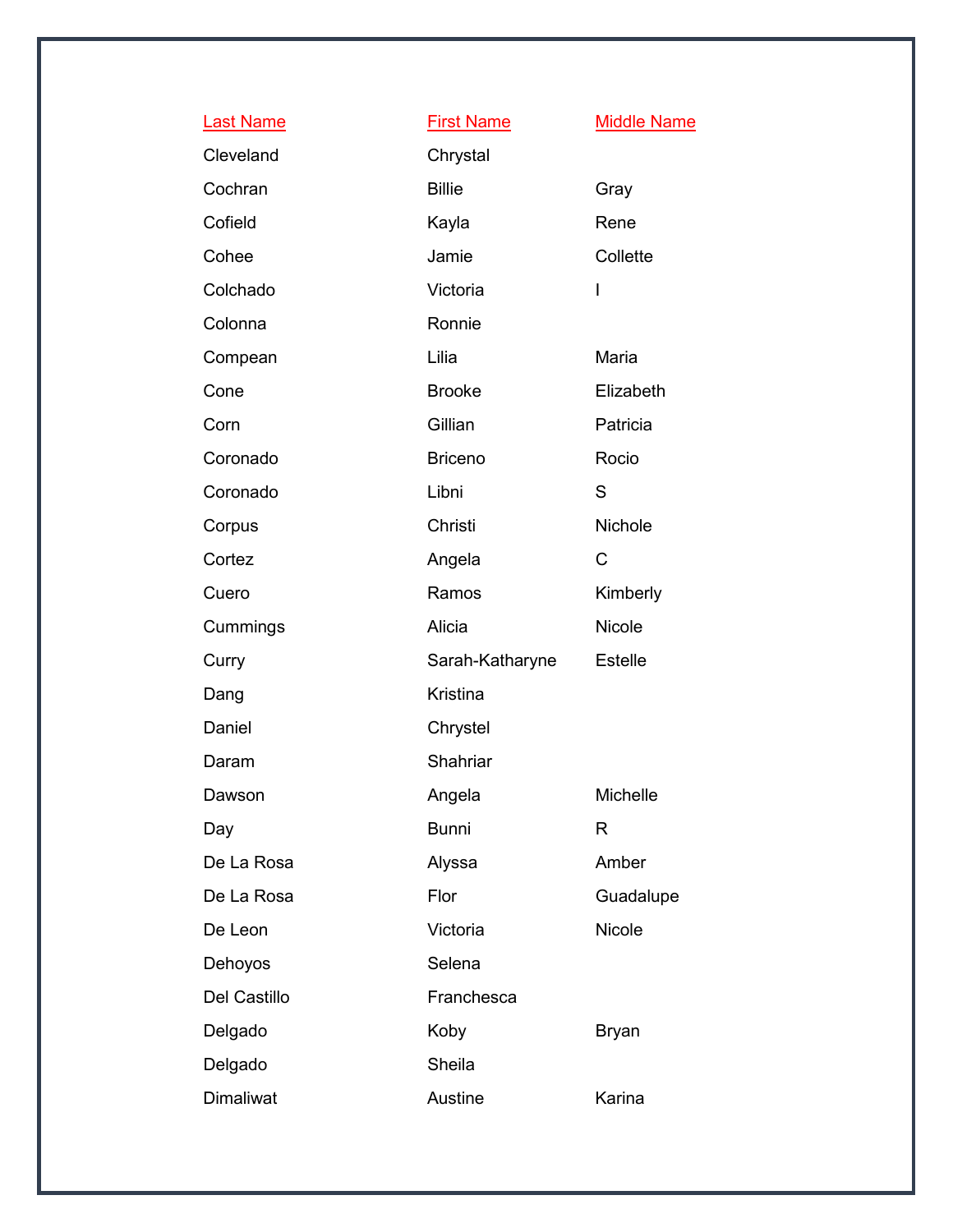| <b>Last Name</b> | <b>First Name</b> | <b>Middle Name</b> |
|------------------|-------------------|--------------------|
| Dixon            | <b>Nile</b>       | E                  |
| Doll             | Jaida             | Elisabeth          |
| Dominguez        | Jorge             | De Jesus           |
| Duval            | Myka              | Christine          |
| Eakin            | <b>Brett</b>      | C                  |
| Earls            | Tamika            | Denise             |
| Eaton            | Joshua            | <b>Boyd</b>        |
| Elghote          | Sarah             |                    |
| English          | Daisy             | Lee                |
| Espenan          | Chloe             | Elizabeth          |
| Estrada          | Teresa            | Alderete           |
| Estruch          | Jose              | Luis               |
| Ezzeddine        | Laela             | M                  |
| Falcon           | Lauren            | A                  |
| Fernandez        | Michelle          |                    |
| Ferringo         | Mallory           | Louise             |
| Few              | Jonathan          | Christopher        |
| Figaro           | <b>Brandon</b>    | G                  |
| Firchau          | Elizabeth         | Joy                |
| Flores-Ramirez   | Melina            |                    |
| <b>Flores</b>    | Jessica           | <b>Desiree</b>     |
| <b>Flores</b>    | Victoria          |                    |
| Folger           | Haleigh           | Grace              |
| Francis          | Victoria          | Priscilla          |
| Franklin         | <b>Marcus</b>     | <b>Neal</b>        |
| Fraps            | Helen             | Ethel              |
| Fry              | Kohlton           | Grear              |
| Gago             | Tatyana           | Alessandra         |
| Gaitan           | Mitzy             | Zuleica            |
|                  |                   |                    |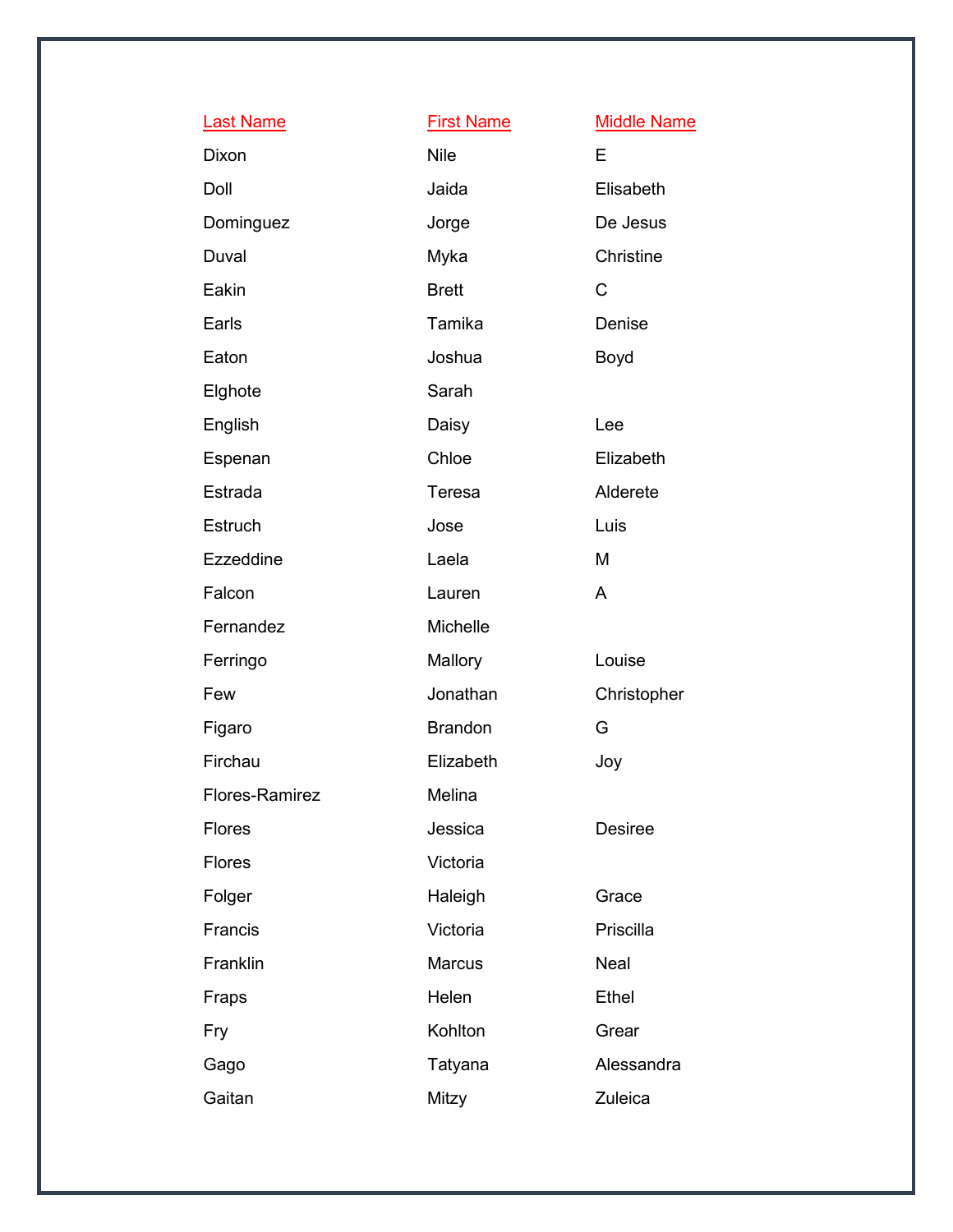| <b>Last Name</b> | <b>First Name</b> | <b>Middle Name</b> |
|------------------|-------------------|--------------------|
| Galvez           | Angela            | P                  |
| Gamez-Guerrero   | Carmelita         |                    |
| Garay            | Jesus             |                    |
| Garcia Chavez    | John              | Joseph             |
| Garcia Lopez     | Evelyn            | Yunery             |
| Garcia-Alayon    | Yarian            |                    |
| Garcia-Bravo     | Elda              | A                  |
| Garcia           | Daniel            |                    |
| Garcia           | Jesus             | Enrique            |
| Garcia           | Judith            |                    |
| Garcia           | Lilia             |                    |
| Garza            | Katalina          |                    |
| Garza            | Monica            | V                  |
| Geiser           | <b>Nicole</b>     | Renee              |
| Gentry           | Layne-Maria       |                    |
| Golding          | Jarreth           | Kerr               |
| Gomez            | Andrea            | Lourdes            |
| Gomez            | Christina         |                    |
| Gomez            | Francisco         | Javier             |
| Gonzales         | Rosmery           |                    |
| Gonzales         | Rubia             | Κ                  |
| Gonzalez         | Freire            | Camila             |
| Gonzalez         | Elizabeth         |                    |
| Gonzalez         | <b>Eslie</b>      | Paola              |
| Gonzalez         | Jose              | Angel              |
| Gonzalez         | Sara              | Rosalie            |
| Gordon           | Stanley           | Charles            |
| Grigsby          | Adriene           | D                  |
| Grimaldo         | Alfred            |                    |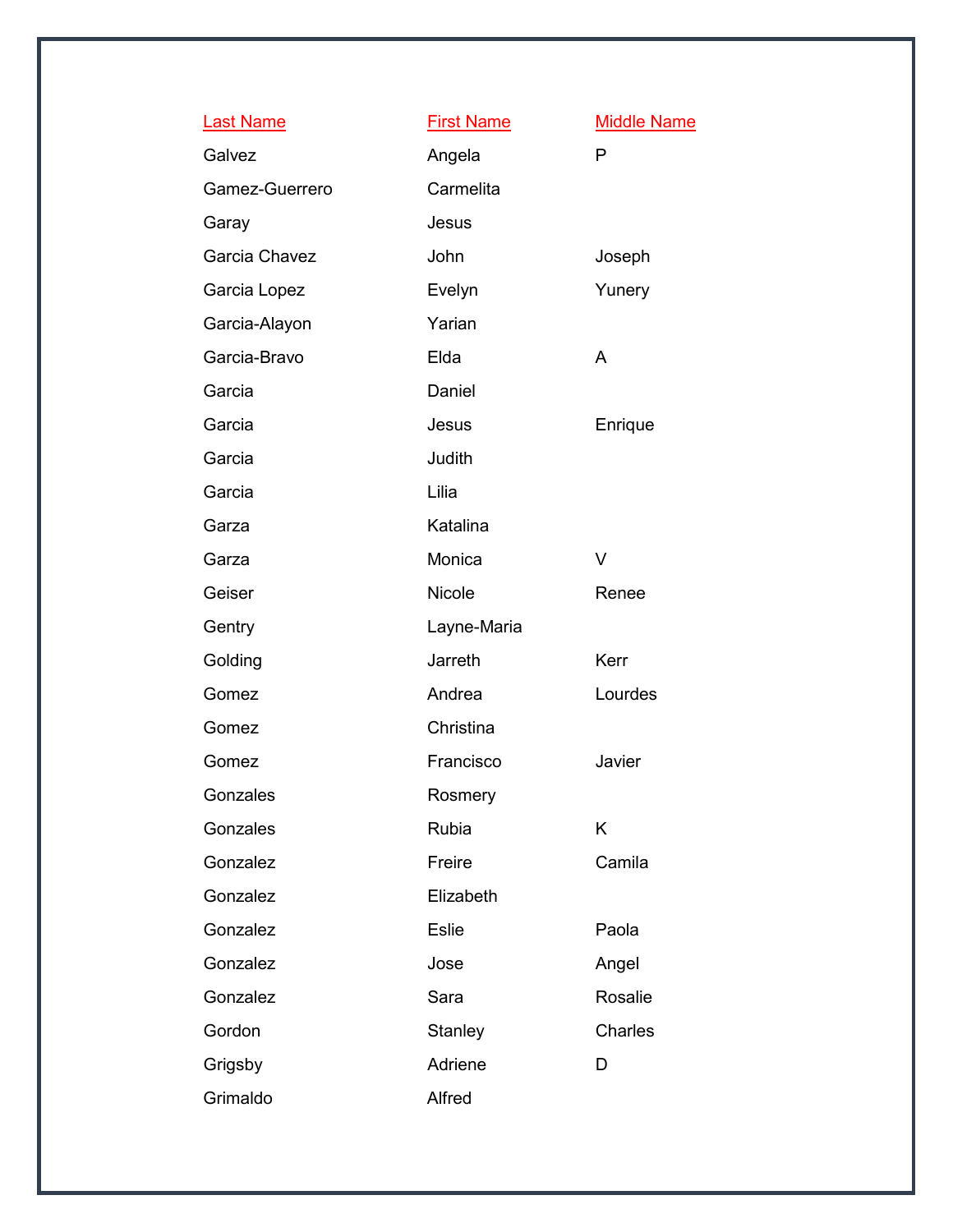| <b>Last Name</b>       | <b>First Name</b> | <b>Middle Name</b> |
|------------------------|-------------------|--------------------|
| Guajardo               | Carlos            |                    |
| Guardado               | Emely             |                    |
| Guerra                 | Allison           | Elaine             |
| Guerrero               | Amber             | <b>Nicole</b>      |
| Guerrero               | Veronica          |                    |
| Gueta                  | Alejandra         |                    |
| Guico                  | Katrina           |                    |
| Guillory               | Patrice           | Victoria           |
| Gutierrez-Trevino      | Jennifer          | Ashley             |
| Gutierrez              | Jasmine           | Adelina            |
| Gutierrez              | Yasmyn            | Elizabeth          |
| Hamp                   | Chantel           |                    |
| Hardy                  | Chad              | O                  |
| Haseeb                 | Abdul             |                    |
| Hebert                 | Michael           | L                  |
| Helaire                | <b>Briana</b>     | Rae                |
| Henry                  | <b>Taylor</b>     | Latrice            |
| <b>Hereford Nelson</b> | Lameka            | D                  |
| <b>Hernandez Ramos</b> | Yanet             |                    |
| Hernandez              | <b>Alexis</b>     | Krista             |
| Hernandez              | Arlette           | Carolina           |
| Hernandez              | <b>Bianca</b>     | Monique            |
| Hernandez              | Cristal           |                    |
| Hernandez              | Dania             | Grace              |
| Hernandez              | Eva               | Soledad            |
| Hernandez              | Jose              | Antonio            |
| Hernandez              | Monica            | Marie              |
| Hernandez              | Rosa              | Maria              |
| Hernandez              | Sergio            | E                  |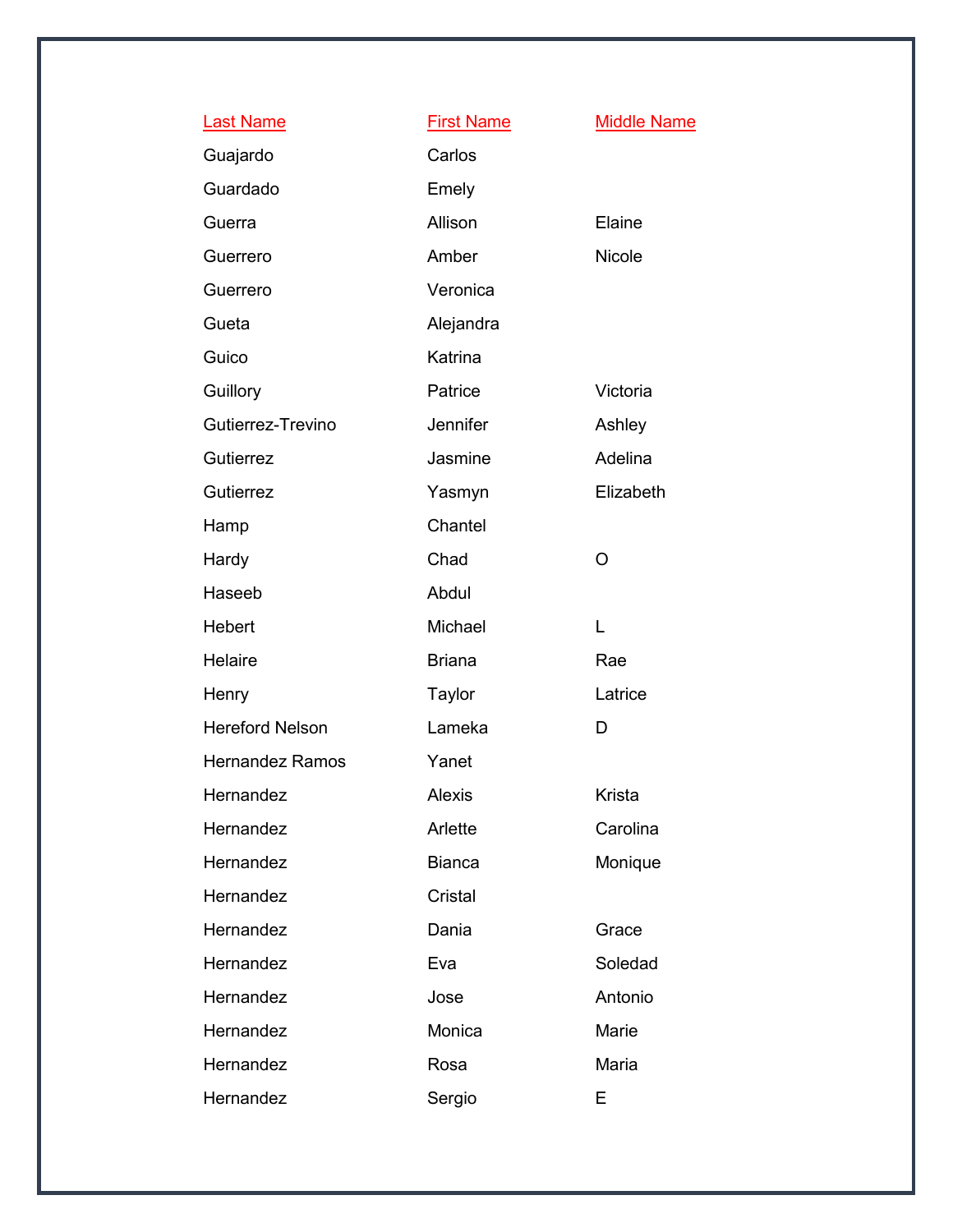| <b>Last Name</b> | <b>First Name</b> | <b>Middle Name</b> |
|------------------|-------------------|--------------------|
| Hernandez        | Yesenia           |                    |
| Herrera          | Leonardo          | Melicio            |
| Herrera          | Xiomara           | N                  |
| Hill             | Justin            | Andrew             |
| Hornbeck         | Elizabeth         |                    |
| Huang            | Jenny             | Xiao Ying          |
| Hubbard          | Lashanda          | Yvonne             |
| Hurst            | Janetra           | Janell             |
| Ibarra           | Esmeralda         |                    |
| Ibrahim          | Elaina            | I                  |
| Ifeanyi          | Adaeze            | Mary               |
| Irsan            | <b>Nile</b>       |                    |
| Jackson          | Jessica           | Lorane             |
| Jackson          | Robert            | L.                 |
| Jilote           | Toniamber         | Marie              |
| Jones-Gray       | Keatrin           |                    |
| Jones            | Rebecca           | M                  |
| Jordan           | Rhea              | J                  |
| Kabbani          | Mariam            | Elaine             |
| Karabanoff       | Erik              | J                  |
| Khan             | Kainaat           |                    |
| Kinnard-Bing     | Dionne            | A                  |
| Knight           | Cory              | <b>Markies</b>     |
| Knott            | Aja               | Elizabeth          |
| <b>Kusick</b>    | Marisol           | Isabel             |
| Lactaoen         | Nicolai           | Allan              |
| Lai              | Tiffany           |                    |
| Lara             | Jennifer          | Antonella          |
| Lara             | Melissa           |                    |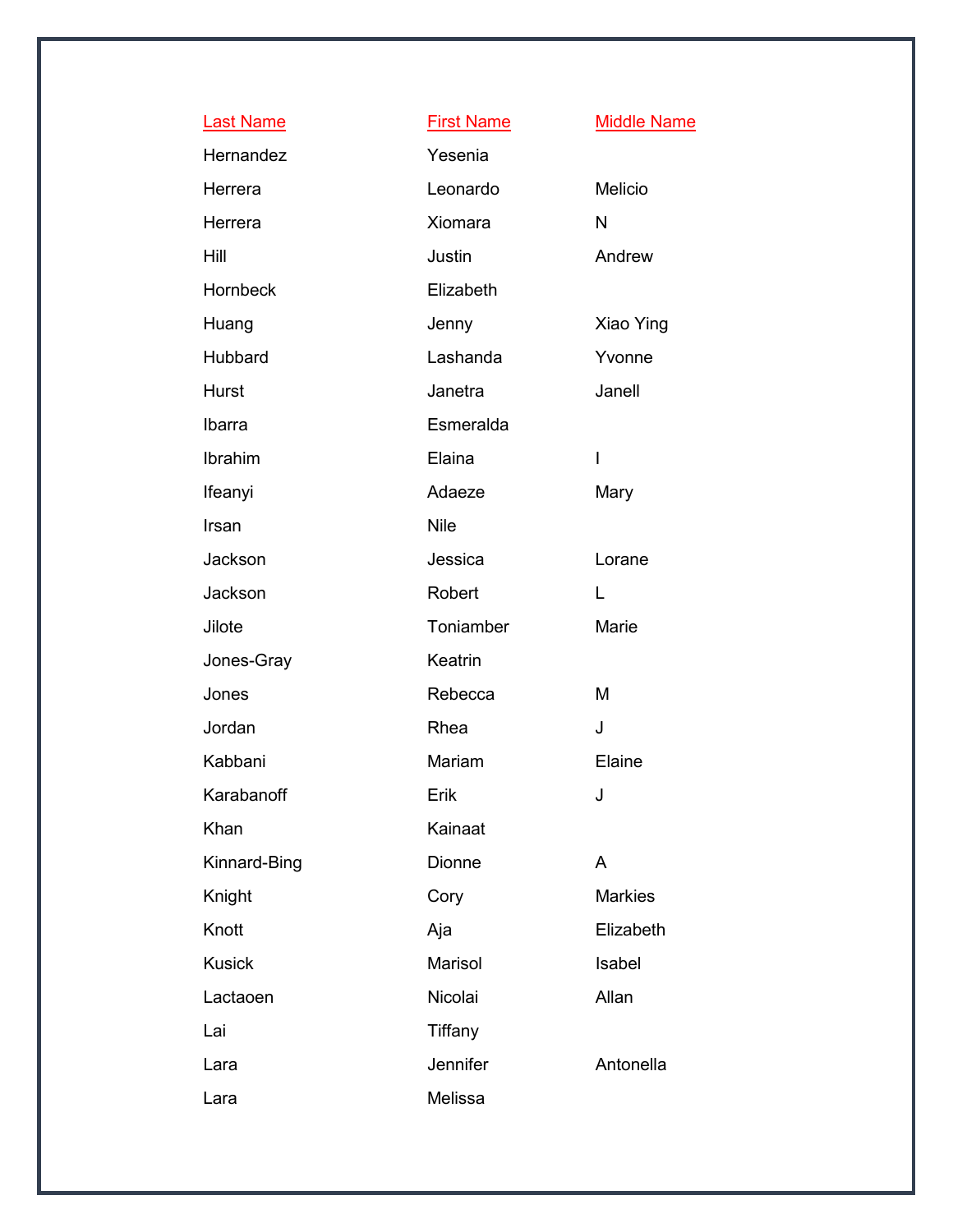| <b>Last Name</b> | <b>First Name</b> | <b>Middle Name</b> |
|------------------|-------------------|--------------------|
| Larson           | Lindsay           | M                  |
| Lavanderos       | Grecia            | Del Pilar          |
| Le               | Alec              | Chan               |
| Le               | Tuongvy           | T                  |
| Leal Vasquez     | Amanda            |                    |
| Leal             | Catalina          | E                  |
| Levine           | Ethan             | <b>Bryan</b>       |
| Lewis            | Qiuana            | N                  |
| Lewis            | Stephanie         | Austin             |
| Lieder           | Emily             | A                  |
| Lightfoot        | Tenika            | Nicole             |
| Lightning        | Mikala            | Denise             |
| Living           | Cameron           | Deon               |
| Lnu              | Sumbul Asif       |                    |
| Lollis           | <b>Taalir</b>     | Kamryn             |
| Loos             | Christina         | Marie              |
| Lopez-Castro     | Abdiel            |                    |
| Lopez            | Devonne           |                    |
| Lopez            | Marcela           | Marie              |
| Lopez            | Marycarmen        |                    |
| Lopez            | Selena            |                    |
| Love             | Raine             |                    |
| Luna             | Richard           |                    |
| Magana           | Christopher       | A                  |
| Maldonado        | Alfredo           |                    |
| <b>Maples</b>    | Jack              | M                  |
| Marante          | <b>Kristine</b>   | Deanne             |
| <b>Marks</b>     | Ashley            | <b>Nicole</b>      |
| Martinez         | Alyssa            | N                  |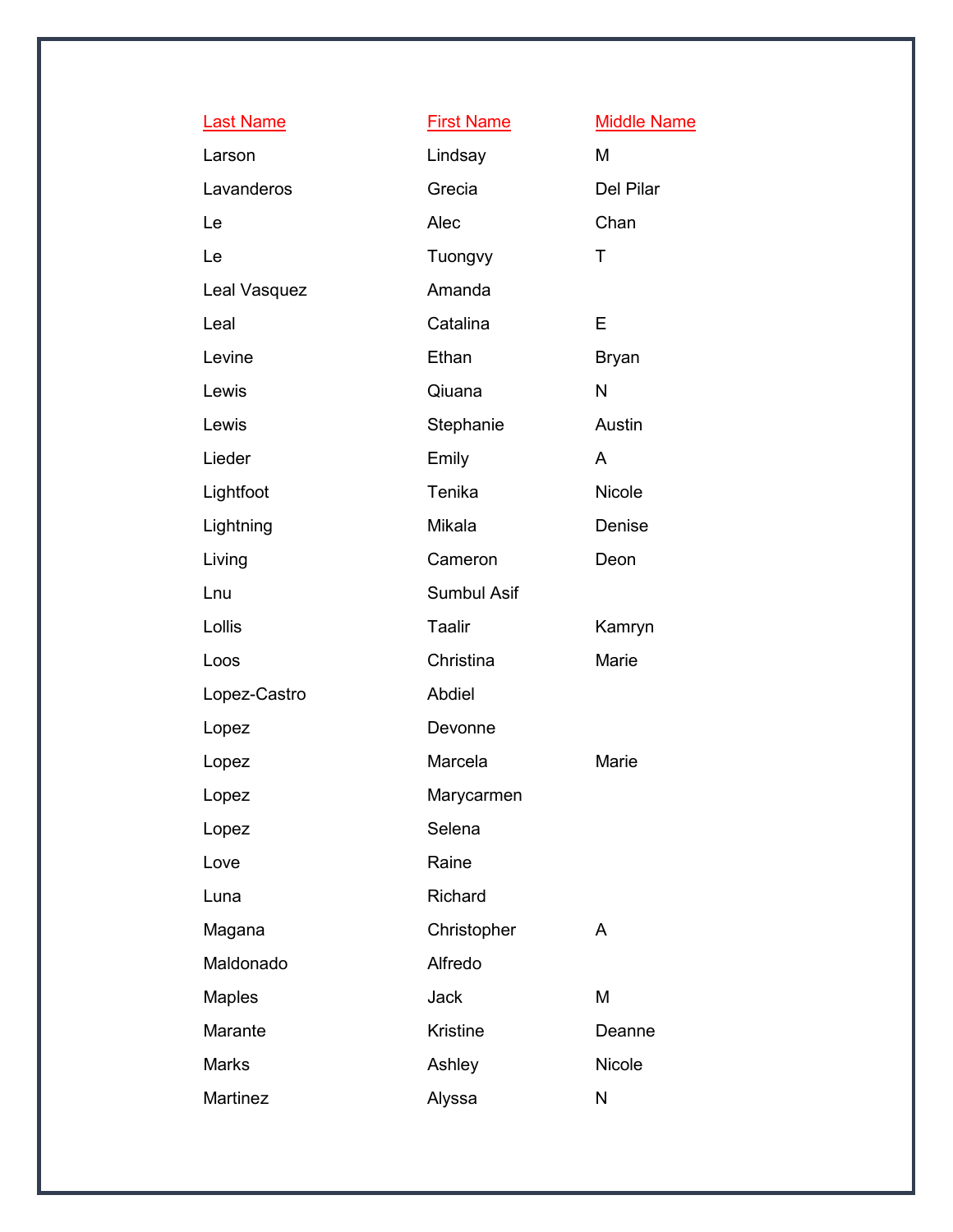| <b>Last Name</b> | <b>First Name</b> | <b>Middle Name</b> |
|------------------|-------------------|--------------------|
| Martinez         | Deneisy           | Yahaira            |
| Martinez         | Elsy              | A                  |
| <b>Martinez</b>  | Mikaella          | E                  |
| Martinez         | Nancy             | Teresa             |
| Martinez         | <b>Nicole</b>     | Sara               |
| Martinez         | Ursula            | N                  |
| Mata Tavera      | Cinthia           | D                  |
| Mata             | Jesica            |                    |
| Mathew           | Joshua            | Abraham            |
| Maxey            | Kyanna            |                    |
| Mayweather       | Janee             | R                  |
| McHugh           | Hunter            | Alexis             |
| Mcclellan        | Devyn             | Autumn             |
| Mccorkle         | Marceli           | Ann                |
| Mccullough       | Kwan              | A                  |
| Mcfarland        | Grant             | A                  |
| <b>Meadows</b>   | Claudia           | Maria              |
| Medina           | Jessica           |                    |
| Meisner          | Abra              | Kaylee             |
| Mejia            | Iris              | Y                  |
| Mendoza          | <b>Bianca</b>     | Jessica            |
| Mendoza          | Jorge             | <b>Divine</b>      |
| Merizalde Ortiz  | Jhon              | F                  |
| Michael          | Lydia             | Gaim               |
| <b>Mijares</b>   | Grayce            | Alexandra          |
| <b>Miller</b>    | Glendia           | S                  |
| Millhouse        | Teria             | Neshai             |
| Mindiola         | Kayla             | Leigh              |
| Miranda          | Amanda            | C                  |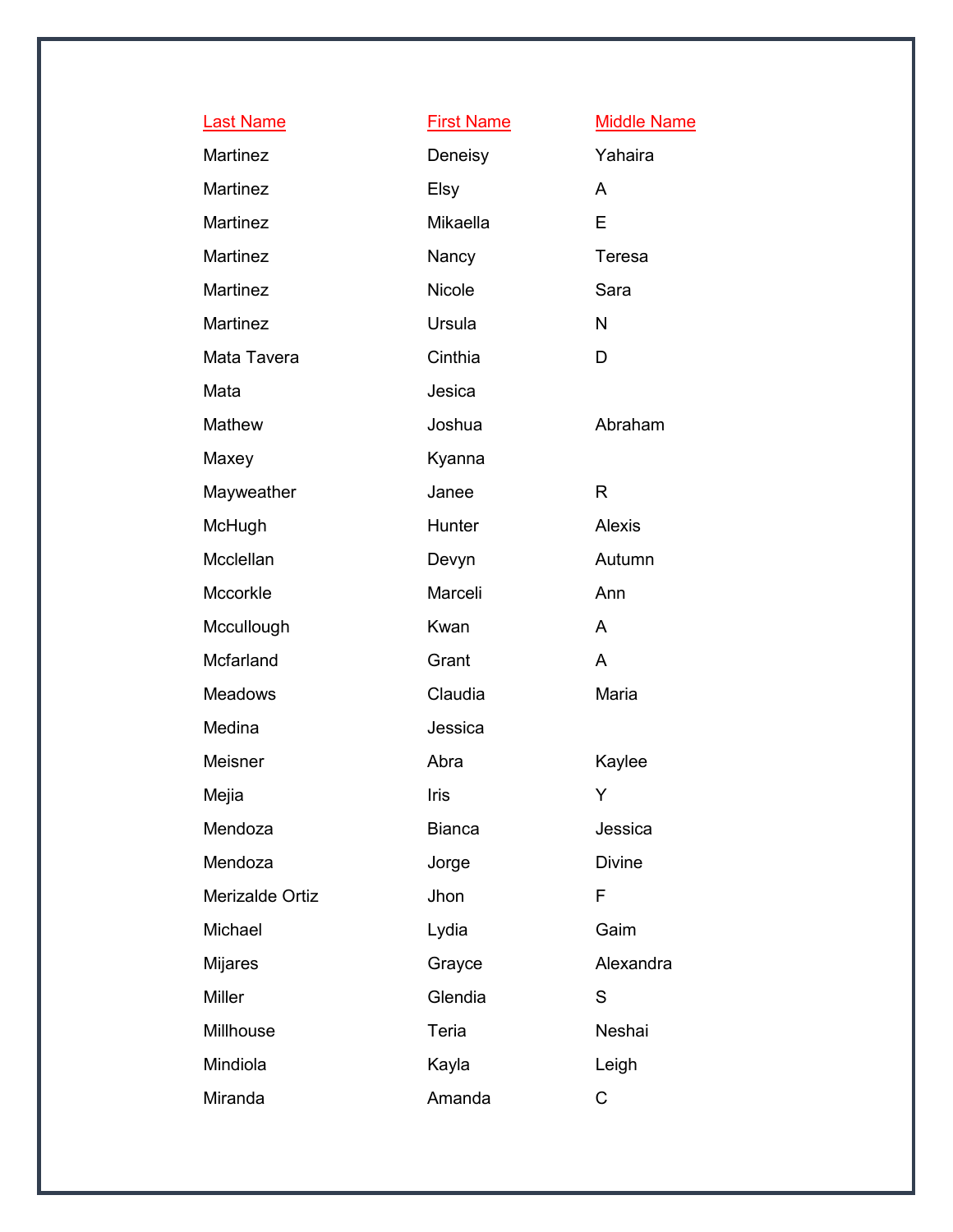| <b>Last Name</b> | <b>First Name</b> | <b>Middle Name</b> |
|------------------|-------------------|--------------------|
| Mitchell         | Ericka            | Mignon             |
| Modrow           | Timoteo           | Alan               |
| Montemayor       | Erick             | J                  |
| Monterroso       | Fernando          | Absalon            |
| Moore            | Heather           | Marie              |
| Moran            | Carissa           | Janine             |
| Moreno           | Jordan            |                    |
| Morillon         | Alondra           | Julissa            |
| <b>Morris</b>    | Tushonnia         | Renee              |
| Motley           | Danielle          | Nichole            |
| Munoz Tapia      | Adolfo            | Ivan               |
| Munoz            | Genesis           | Yajaira            |
| Munoz            | Jane              | <b>Nicole</b>      |
| Munoz            | Zaragoza          |                    |
| Murjani-Moorjani | Tanuja            |                    |
| Musoni           | Emmy              |                    |
|                  |                   | F                  |
| Nelson           | Tevena            |                    |
| Nguyen           | <b>Thy</b>        | Thi Minh           |
| <b>Norris</b>    | James             | Henry              |
| Nunez            | Irene             | M                  |
| Ochoa            | Joe               | Michael            |
| Omer             | Mohamed           | Saifledin          |
| Oravetz          | Alexandra         |                    |
| Ordonez          | Olga              | Elvira             |
| Orechoneg        | Kaitlyn           | T                  |
| Ortega           | Ruben             | Alexander          |
| Osei             | Perpetual         | K                  |
| Otero-Villafane  | Jesly             | M                  |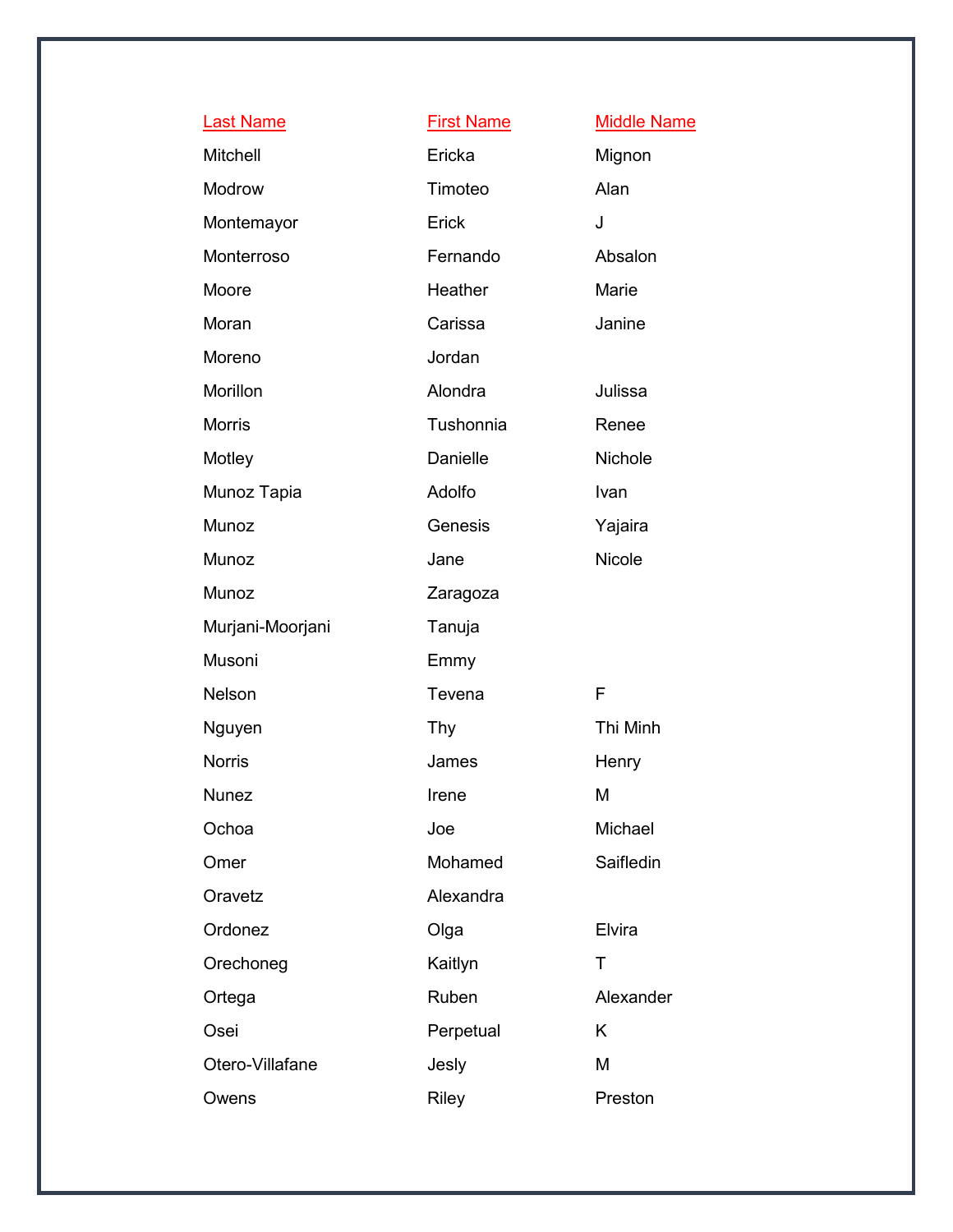| <b>Last Name</b> | <b>First Name</b> | <b>Middle Name</b> |
|------------------|-------------------|--------------------|
| Pak              | Philip            |                    |
| Palacios         | Rebekah           | Ann                |
| Palmer           | Jeffrey           |                    |
| Pantoja          | Jema              | D                  |
| Pardo            | Angelica          | Maria              |
| Pasket           | Jill              | Marie              |
| Patel            | Rifaa             |                    |
| Pena             | Aurora            |                    |
| Pena             | Pablo             | $\circ$            |
| Pena             | Tiffany           |                    |
| Peralta          | Carlos            | J                  |
| Pereda           | Andrea            |                    |
| Perez            | Debora            | Elizabeth          |
| Perez            | Gladys            | Areli              |
| Perez            | Lissette          |                    |
| Perez            | Melanie           | Andrea             |
| Perez            | Rosmery           | De La Caridad      |
| Phillips         | Sharon            | Denise             |
| Pineda           | Adriana           |                    |
| Pittard          | Kathryn           | Elizabeth          |
| Platas           | Diana             | Laura              |
| Portillo         | David             | E                  |
| Posas            | Amelia            | G                  |
| Prado            | Jesus             | Alberto            |
| Purghol          | Omar              |                    |
| Quick            | Denise            | Elaine             |
| Quintanar        | <b>Bianca</b>     |                    |
| Quiroz           | Aileen            |                    |
| Quiroz           | Andres            |                    |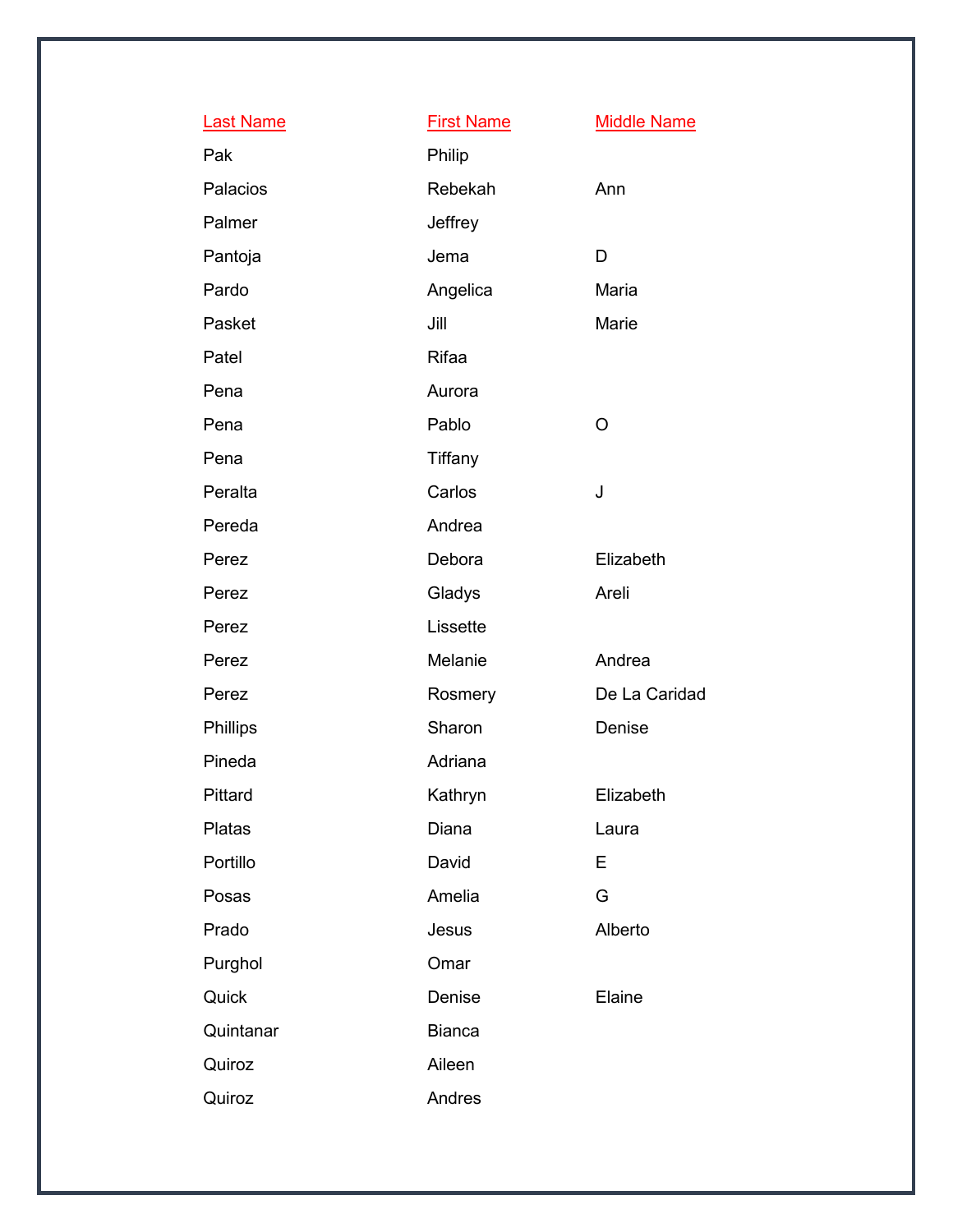| <b>Last Name</b>     | <b>First Name</b> | <b>Middle Name</b> |
|----------------------|-------------------|--------------------|
| <b>Ramirez Reyes</b> | Alicia            | Marcela            |
| Ramon                | Tiffany           |                    |
| Ramsey               | Taylor            | Michelle           |
| Raza                 | Maaheen           | Ali                |
| Razmdideh            | Parmida           |                    |
| Redding              | Rachel            | Camille            |
| Reese                | Lawrence          | B                  |
| Rendon               | Jacquelyn         |                    |
| Resendez             | Ruby              | M                  |
| <b>Revells</b>       | Maia              | Alyse              |
| Reyes                | <b>Bonnie</b>     |                    |
| Reyes                | Diego             | Е                  |
| Reyes                | Genesis           |                    |
| Reyes                | Nelson            | A                  |
| Reyna                | Alma              | Delia              |
| Reyna                | Aurora            | Frances            |
| <b>Richards</b>      | Kamaan            | R                  |
| Rincon               | Yessenia          |                    |
| Robin                | Lizette           |                    |
| Robinett             | <b>Billy</b>      | Robert             |
| Rodriguez            | Angela            | Zoie               |
| Rodriguez            | Hannah            | Nichole            |
| Rodriguez            | Jacob             |                    |
| Rodriguez            | Jessica           |                    |
| Rodriguez            | Krista            | Marie              |
| Rodriguez            | Marisol           | Emily              |
| Rojas                | Noemi             |                    |
| Romero               | Luis              | Wilfredo           |
| Ruddock              | Sydney            | Marie              |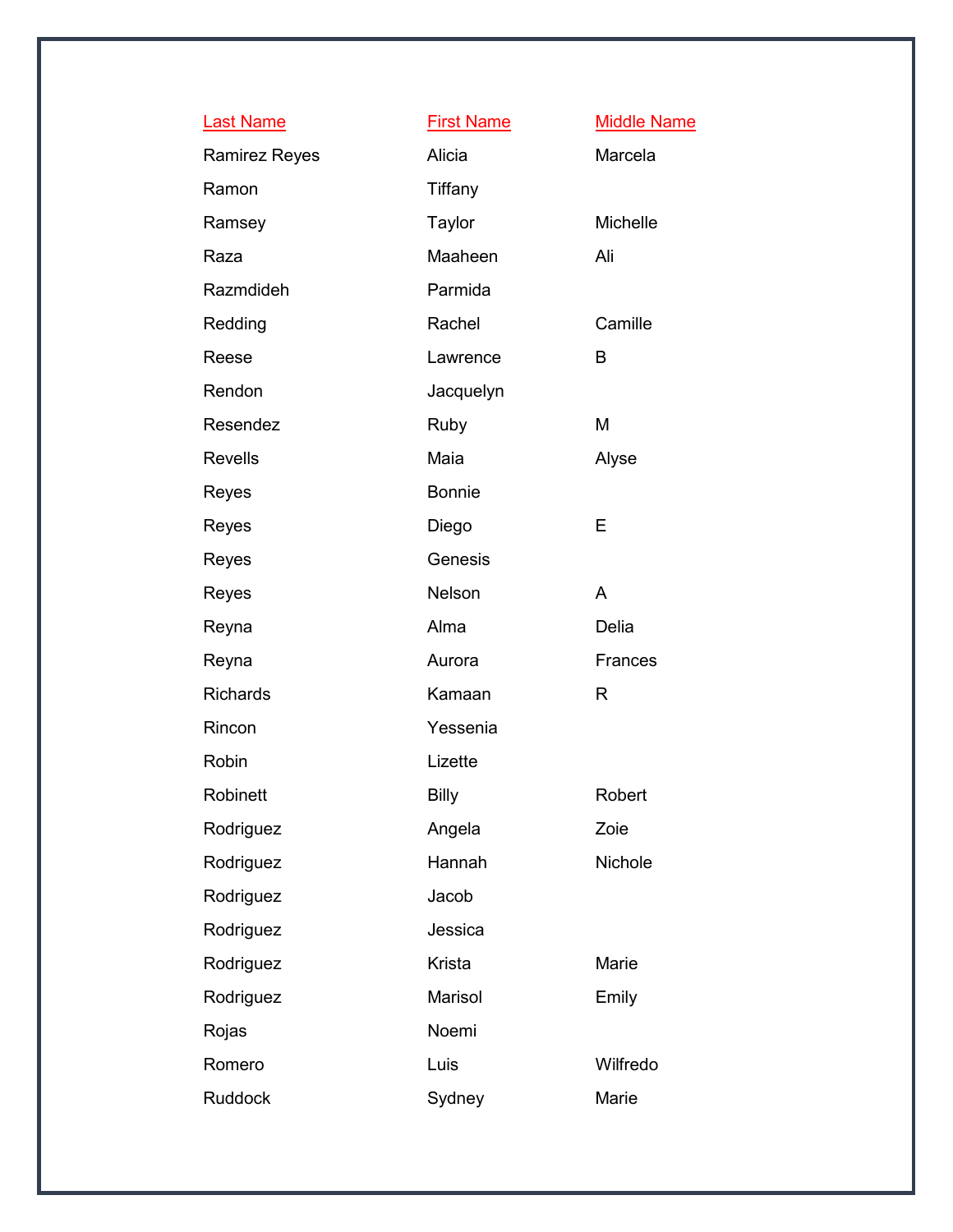| <b>Last Name</b> | <b>First Name</b> | <b>Middle Name</b> |
|------------------|-------------------|--------------------|
| Ruiz             | Gretchen          | Rocio              |
| Ruiz             | Pedro             | Daniel             |
| Salawu           | Rahamat           | Olamide            |
| Saldivar         | Luis              | A                  |
| Saleem           | Saad              | Mohammad           |
| Sam              | Ebony             |                    |
| Sanchez Ayala    | Diana             | L                  |
| Sanchez Najera   | Roger             |                    |
| Sanchez          | <b>Amaris</b>     | M                  |
| Sanchez          | Cynthia           |                    |
| Sanchez          | Emily             | Rae                |
| Sanchez          | Kevin             | Wayne              |
| Sanchez          | Mayra             |                    |
| Sanchez          | Miguel            |                    |
| Sanchez          | Raquel            | L                  |
| Sanchez          | Sonia             | Ann                |
| Sanders          | Colleen           |                    |
| Sandoval         | Eduardo           | Miguel             |
| Sanmiguel        | Constanza         |                    |
| Saucedo          | Evelyn            |                    |
| Segovia          | <b>Breanna</b>    | Lea                |
| Sena             | Mary              | L                  |
| Serna            | Marbella          |                    |
| Serrano          | <b>Natalie</b>    | <b>Bianca</b>      |
| Shayer           | Amani             |                    |
| Sierra           | Jasmin            |                    |
| <b>Sifuentes</b> | Edwin             | Giovanni           |
| Simmons          | Matthew           | Cole               |
| Smith            | Heather           | Ashley             |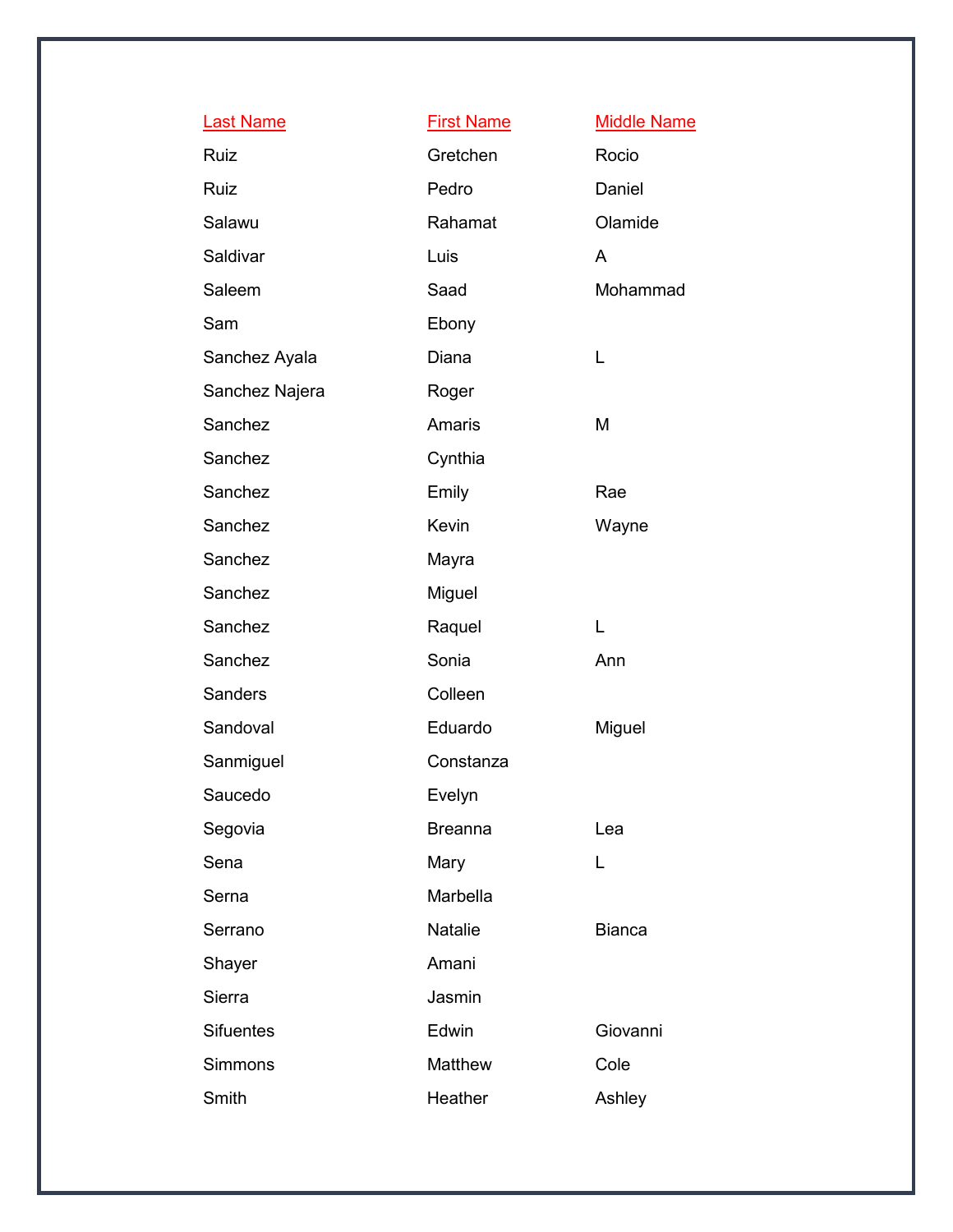| <b>Last Name</b> | <b>First Name</b> | <b>Middle Name</b> |
|------------------|-------------------|--------------------|
| Smith            | Kayla             | Marie              |
| <b>Solis</b>     | Yanet             |                    |
| Spurling         | Victoria          | Kacal              |
| Stanley          | Charles           | Edward             |
| <b>Stuart</b>    | Jordan            | Harrison           |
| Syed             | Fahad             | <b>Uddin</b>       |
| Tajadod          | Armita            |                    |
| Tamez            | Celina            | Yaressi            |
| Tapia            | <b>Beatrize</b>   |                    |
| Tarrant          | Tiandra           | W                  |
| Taylor           | Jessica           | Marie              |
| Taylor           | Lloyd Wayne       | Sebastian          |
| Telemacque       | Roselyn           | Shevon             |
| <b>Tellez</b>    | Elisabet          | M                  |
| Thibodeau        | Thomas            | Dylan              |
| Thomas           | Mykia             | Sharron            |
| Tijerina         | Christian         | <b>Troy</b>        |
| <b>Tobias</b>    | Richard           |                    |
| Torrence         | Dominique         | Emily              |
| <b>Torres</b>    | Jocelyne          | Ivoney             |
| <b>Torres</b>    | Randy             |                    |
| Trejo            | Edgar             |                    |
| Tristan          | Emily             | Victoria           |
| Truong           | Timothy           |                    |
| Tuaone           | Leuteifuiono      |                    |
| Tuggle           | <b>Mistie</b>     | $\mathsf{R}$       |
| <b>Tuttle</b>    | Evan              | <b>Taylor</b>      |
| Tutu             | Felicity          | A                  |
| Umanzor          | Yovany            |                    |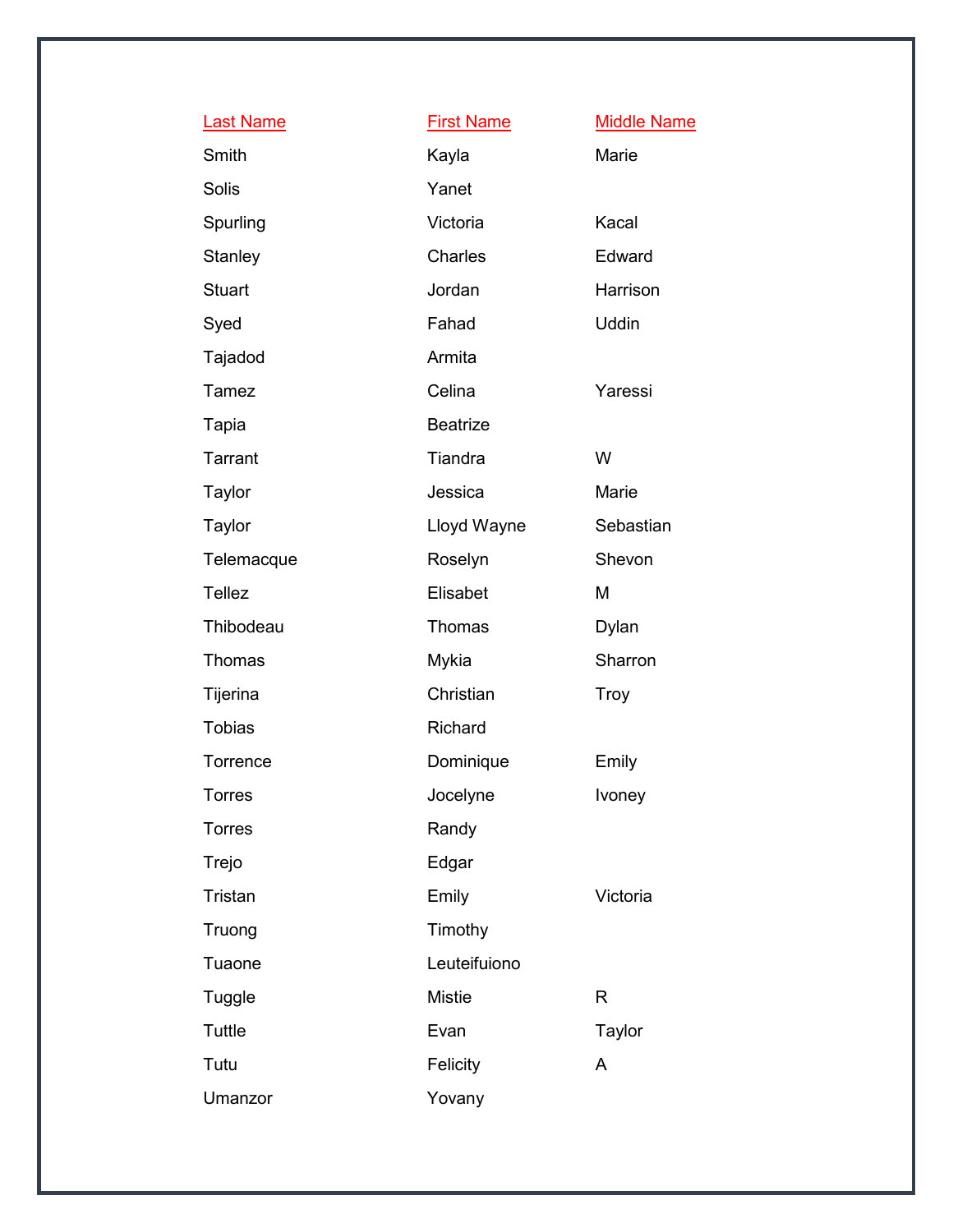| <b>Last Name</b>        | <b>First Name</b> | <b>Middle Name</b> |
|-------------------------|-------------------|--------------------|
| Usmani                  | Aansa             | Nadia              |
| Valdez                  | Karen             | Vanessa            |
| Vargas                  | Velazquez         | Noemi              |
| Vargas                  | Veronica          |                    |
| Vasquez                 | Andrea            | Michelle           |
| Vasquez                 | Nicola            | A                  |
| Vasquez                 | Roxana            | Leticia            |
| Vaughn                  | Charles           | Earl               |
| Vazquez                 | Elizabeth         | G                  |
| Vega                    | Angelique         | Marie              |
| Velasquez               | Vanessa           |                    |
| Vences                  | Atenas            | Sacnictec          |
| Venegas                 | Emily             | C                  |
| Venegas                 | Jourdan           | C.                 |
| Vente                   | <b>Tatiana</b>    |                    |
| Ventura                 | Carlos            | Arjenis            |
| Ventura                 | Elizabeth         | Victoria           |
| Vigil                   | Taraney           | Nicole             |
| Villafuerte             | Ana               | Rossy              |
| <b>Villarreal-Banda</b> | Paloma            |                    |
| Vitela                  | Cynthia           | Janet              |
| Vuong                   | Thao              | Le-Truc            |
| Wadugodapitiya          | Kanchana          | Kumari             |
| Wang                    | Di                |                    |
| Wariner                 | Callie            | Cathleen           |
| Watt                    | Sarah             | Lorain             |
| Weeks                   | Andrea            | J                  |
| Westbrook               | <b>Bruce</b>      | Wilmer             |
| <b>Williams</b>         | <b>Brandon</b>    | Michael            |